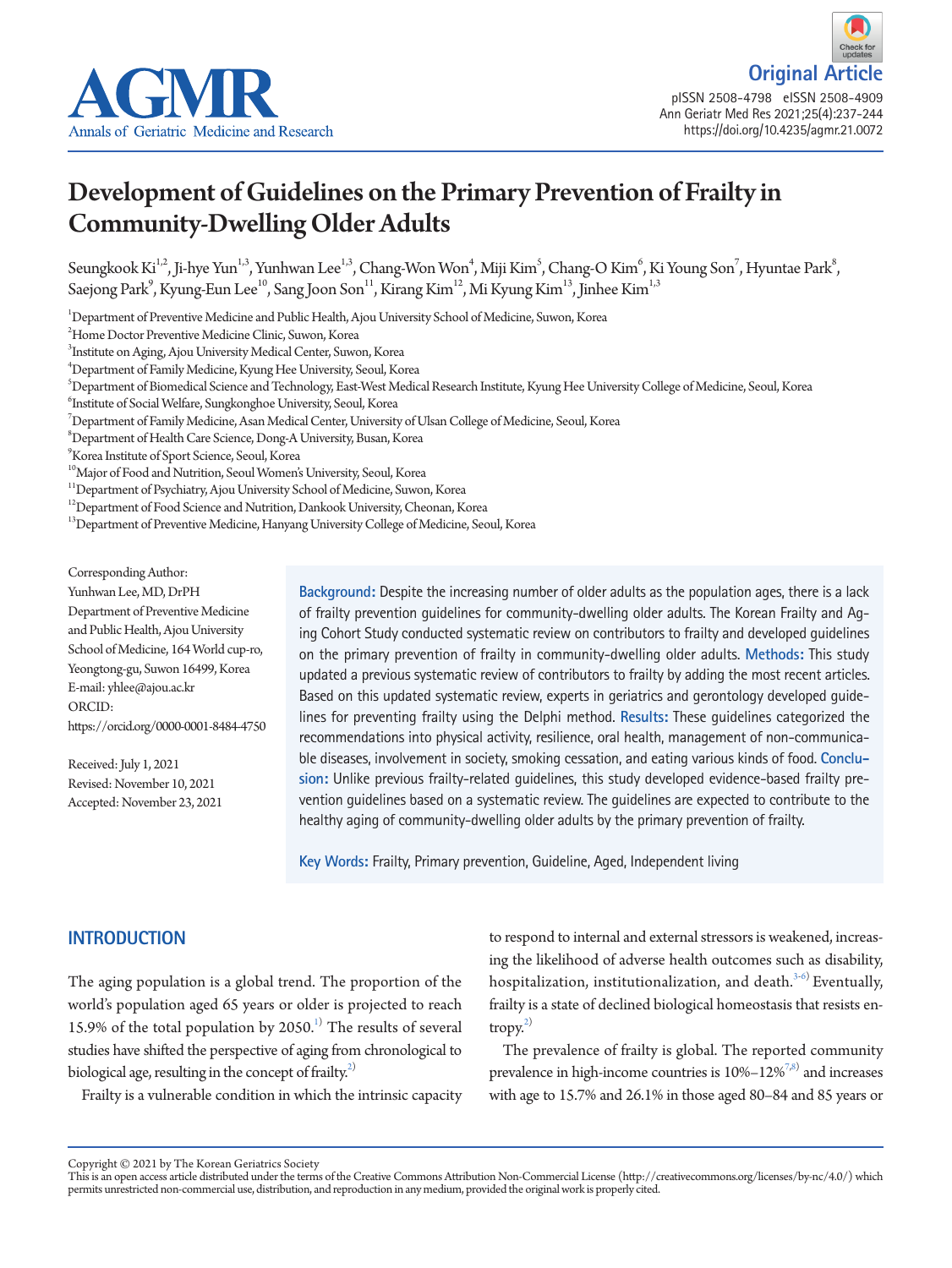older, respectively.<sup>[7](#page-5-4))</sup> The prevalence of prefrailty is reported at 41.6%. Therefore more than half of the older population in high-income countries is related to frailty or prefrailty. The prevalence of frailty and prefrailty in middle-and low-income countries is 17.4% and 49.3%, respectively, higher than that in high-income countries.<sup>9)</sup> In Korea, the reported prevalence of frailty and prefrailty is 2.5%–12.4% and 27.7%–49.7%, respectively.<sup>[10](#page-5-7))</sup>

A recent meta-analysis reported an incidence of frailty and prefrailty in communities of 43.4 and 150.6 cases per 1,000 person-years, respectively. The change from robust to frailty was 12.0 cases per 1,000 person-years, whereas the change from prefrailty to frailty was 62.7 cases per 1,000 person-years.<sup>[11](#page-5-8))</sup>

The critical point in frailty is that it is a dynamic concept that frailty is preventable and can be reversed to robustness in some cases.<sup>[12](#page-5-9)[-14\)](#page-6-0)</sup> Nevertheless, there remains a lack of frailty prevention guidelines for community-dwelling older adults. Moreover, despite the importance of self-care in frailty prevention, literature reviews of modifiable contributors to frailty are also lacking.

Therefore, this study conducted a systematic review on contributors to frailty and applied the Delphi method to develop frailty prevention guidelines for community-dwelling older adults. These evidence-based guidelines can contribute to the primary prevention of frailty by improving self-care among community-dwelling older adults.

### **MATERIALS AND METHODS**

#### **Purpose and Scope**

The purpose of these guidelines is to prevent frailty by helping community-dwelling older adults avoid frailty risk factors and obtain/maintain protective factors. In this context, this study developed evidence-based guidelines with which older adults can comply in the real world [\(Table 1\)](#page-1-0).

#### **Team**

The guidelines were developed as part of the Korean Frailty and Aging Cohort Study (KFACS). The KFACS is a nationwide multicenter study that aimed to identify and analyze causes and effects of aging.<sup>[15](#page-6-1),[16](#page-6-2))</sup> The guideline development team comprised a multidisciplinary group, including three geriatricians, three preventive medicine and public health experts, four nutritionists, three physical education experts, and one social welfare expert.

#### **Key Questions**

The detailed contents of structured key questions for the article search are shown i[n Table 2.](#page-1-1) Since there has not been a clear summary of the contributors of frailty previously, the intervention/exposure items have been comprehensively set to cover as many contributors as possible. The outcomes were limited to physical frailty identified by validated tools based on the phenotype or cumulative deficit model. In addition, the study design was limited to cohort studies considering that randomized clinical trials that set outcomes as the occurrence of frailty are challenging to conduct and recommendations should be applicable to the community.

# **Evidence Retrieval**

The search strategy, including systematic reviews, was based on a decision tree of the systematic review in the *WHO Handbook for* 

## <span id="page-1-0"></span>**Table 1.** Scope of developing the guideline

| PIPOH              | Scope                                                             |  |  |
|--------------------|-------------------------------------------------------------------|--|--|
| Population         | Community-dwelling adults aged 60 years or older                  |  |  |
| Intervention       | Avoidance of risk factors of frailty                              |  |  |
|                    | Acquisition/maintenance of factors protective against<br>frailty  |  |  |
|                    | Professionals/patients Community-dwelling adults aged 60 or older |  |  |
| Outcome            | Physical frailty                                                  |  |  |
| Healthcare setting | Community                                                         |  |  |

| <b>PICOTSS</b>                                                                | Contents                                                                                                                                                        |  |  |  |  |
|-------------------------------------------------------------------------------|-----------------------------------------------------------------------------------------------------------------------------------------------------------------|--|--|--|--|
| Population                                                                    | Community-dwelling adults aged 60 years or older                                                                                                                |  |  |  |  |
| Intervention/exposure                                                         | Modifiable contributors (physical activity, nutrition, cognitive activity, social activity, and other lifestyles), management of non-commu-<br>nicable diseases |  |  |  |  |
| A group not acquiring/maintaining modifiable protective factors<br>Comparison |                                                                                                                                                                 |  |  |  |  |
|                                                                               | A group not avoiding modifiable risk factors                                                                                                                    |  |  |  |  |
|                                                                               | A group not managing non-communicable diseases                                                                                                                  |  |  |  |  |
| Outcome                                                                       | Physical frailty                                                                                                                                                |  |  |  |  |
| Time                                                                          | A follow-up period of 1 year or more                                                                                                                            |  |  |  |  |
| Setting                                                                       | Community                                                                                                                                                       |  |  |  |  |
| Study design                                                                  | Cohort study                                                                                                                                                    |  |  |  |  |

# <span id="page-1-1"></span>**Table 2.** PICOTSS framework for key questions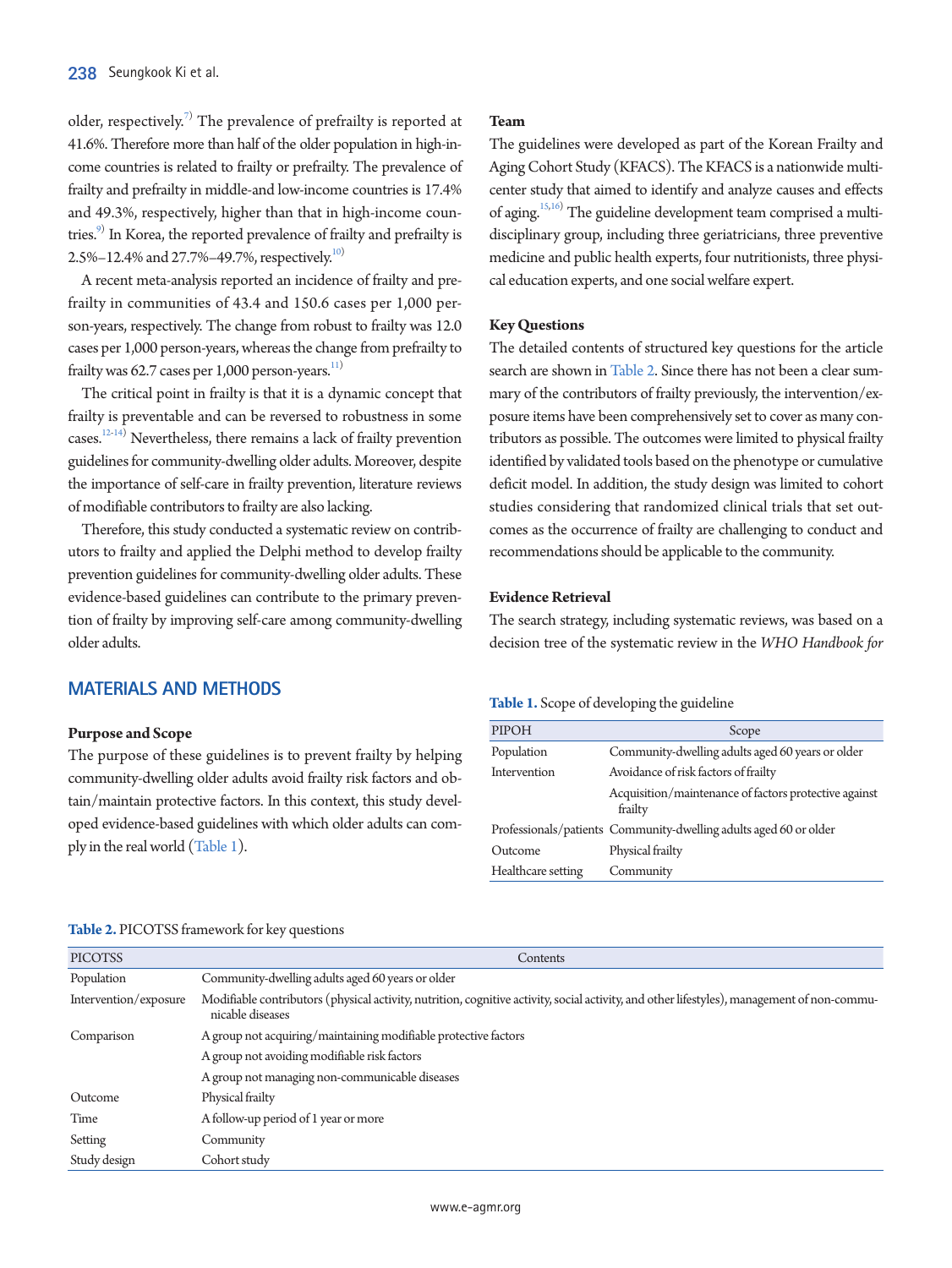*Guideline Development*. [17\)](#page-6-3) First, a systematic review published in 2017 was identified as a result of searching for systematic reviews related to the key questions.<sup>18)</sup> The quality of this systematic review was evaluated by assessing the methodological quality of systematic reviews  $(AMSTAR\ 2)^{19}$  $(AMSTAR\ 2)^{19}$  $(AMSTAR\ 2)^{19}$  It was evaluated to be of high quality. Therefore, the development team used it for guideline development.

However, since this systematic review was conducted on articles published between January 2005 and September 2016, the development team updated the systematic review by adding more recent articles (January 2016–December 2018). To minimize missing articles, the overlapping period of 9 months was created.

For consistency, we used the same inclusion criteria as those used in a previous systematic review to search for updates. First, the included articles were as follows: (1) original articles, (2) articles related to contributors of frailty, (3) articles on community-dwelling older adults, and (4) articles whose outcome was frailty. Second, we included articles that used (1) a longitudinal study design, (2) a clear definition of frailty, and (3) specific tools to measure frailty and that included (4) subjects aged 60 years or older. The search formula was the same as that used in the previous systematic review. The search sources were the Embase on Ovid, Ovid MEDLINE, Cochrane Library, Web of Science, and CI-NAHL EBSCOhost databases.

Two public health experts (doctor 1, MPH 1) independently reviewed the titles and abstracts of the identified articles to select those that met the inclusion criteria. In the case of disagreement, the inclusion of an article was decided through discussion with a third party. Next, two experts independently conducted a full-text review of the selected articles, with disagreements resolved through discussion with a third party.

The quality of each article was also evaluated using the Quality of Reporting of Observational Longitudinal Research, as described in a previous systematic review.<sup>20)</sup> The total score for this tool was 30 points. As in the previous systematic review, articles with > 15 and > 20 points were judged to be of adequate and high quality, respectively. Likewise, two people evaluated each article independently and resolved disagreements through discussion with a third party.

The articles included in the previous systematic review were also reviewed. In addition, articles unsuitable for developing guidelines, such as articles irrelevant to frailty prevention and those about contributors that could not be modified, were removed. Finally, 28 articles were selected for guideline development [\(Fig. 1\)](#page-2-0). All selected articles used the phenotype model, which evaluates physical functions such as gait speed and handgrip strength but does not evaluate other areas such as cognition, social status, and oral health. The list of all articles can be found in [Supplement A](#page-5-10).

<span id="page-2-0"></span>

**Fig. 1.** The Preferred Reporting Items for Systematic Reviews and Meta-Analyses (PRISMA) flow chart.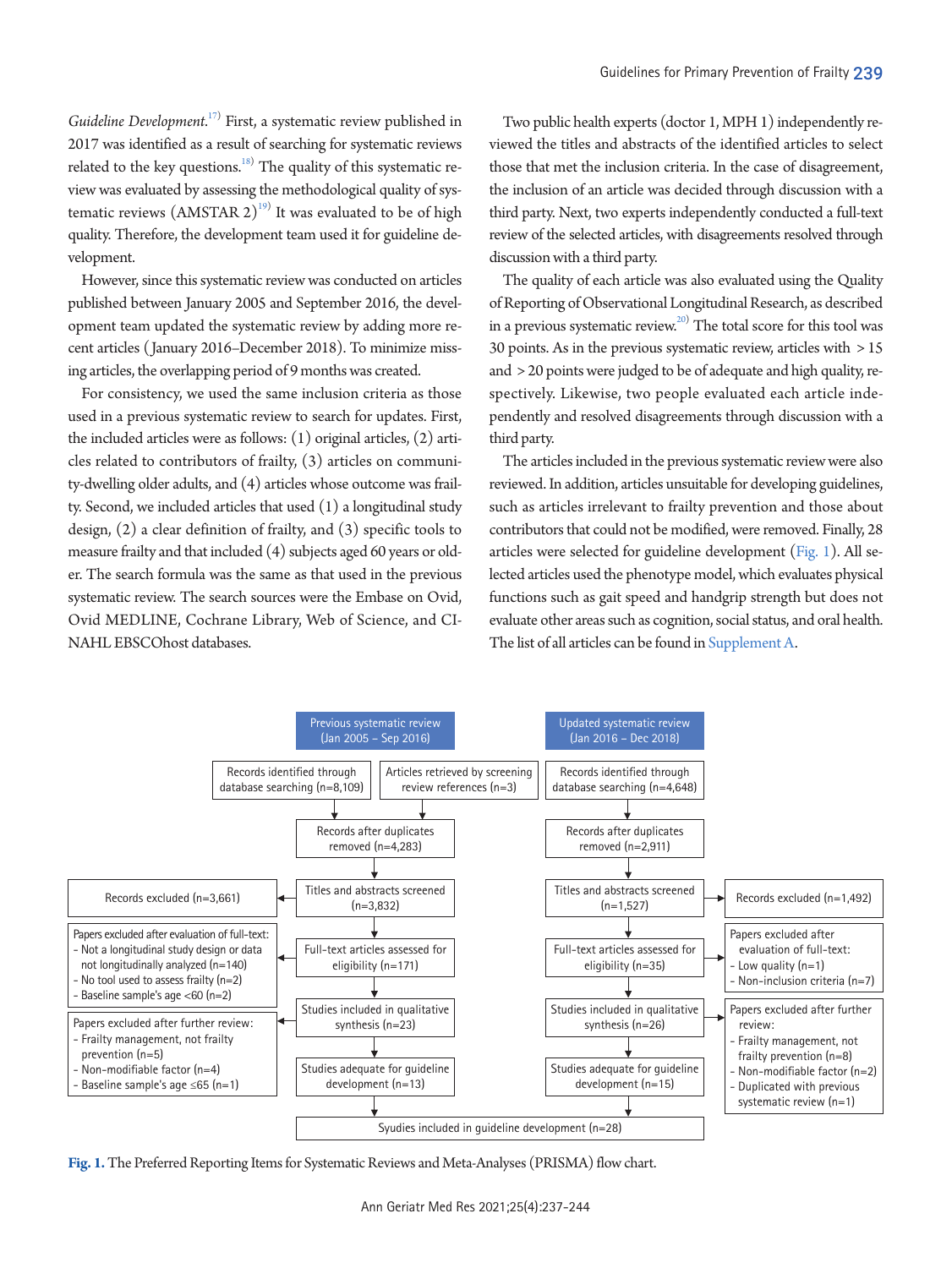#### **Draft Guideline Statements**

From the 28 selected articles, 51 recommendations related to the prevention of frailty were prepared by organizing the contributors to frailty. However, the Grading of Recommendations Assessment, Development, and Evaluation (GRADE) system was not applied. The GRADE is a representative grading system to evaluate articles according to the certainty of the evidence and strength of the recommendations. The certainty of the evidence is rated based on the study design, while the strength of the recommendations is rated according to the certainty of the evidence, benefit-harm assess-ment, preference and value, and cost-effectiveness.<sup>[21](#page-6-7))</sup>

These guidelines are based on cohort studies; therefore, the certainty of the evidence was homogenous and low. In addition, these guidelines have little harm, high applicability, and high cost-effectiveness; thus, the strength of the recommendations is also likely to be homogeneous and strongly recommended.

However, given that the target population is community-dwelling older adults, the gap between low certainty of evidence and strong recommendations is likely to confuse the target population. Moreover, information beyond the guideline text itself is likely to impair the applicability to community-dwelling older adults. Consequently, there was little benefit in the application of the grading system.

#### **Reaching Agreement on Recommendations**

We applied the Delphi method to reach a consensus. A questionnaire was prepared for each recommendation, with answer sheets made on a 9-point Likert scale. The Delphi survey was conducted in two rounds. The second round included only recommendations that did not reach a consensus in the first round. Agreement was defined as 75% or more answers within 7–9 points, ambivalence as 75% or more answers within 4–6 points, and disagreement as 75% or more answers were  $1-3$  points.<sup>22[,23](#page-6-9))</sup>

Finally, a consensus was reached on 41 recommendations. Except for one recommendation, which reached ambivalence, all others reached an agreement. To improve the acceptability and usability among community-dwelling older adults, the recommendations are categorized into six domains: resilience, oral health, non-communicable disease management, involvement in society, smoking cessation, and eating various kinds of food.

However, no cohort study has assessed physical activity, which is a significant frailty intervention. As randomized clinical trials have evaluated physical activity, the guideline development team included physical activity recommendations from the Development of Clinical Intervention Guidelines on Prevention and Management of Frailty (unpublished) developed in the second year of the KFACS in these guidelines.

This unpublished guideline was developed by conducting a sys-

tematic review [\(Supplement B\)](#page-5-10) and then implementing the Delphi method. It recommended exercise and combined interventions of exercise and nutrition to improve frailty [\(Supplement C\)](#page-5-10). However, only one of the supporting evidence in this unpublished guideline included non-frail subjects in the study and could be a study related to primary prevention. Therefore, these prevention guidelines recommended physical activity based on supporting evidence.

Through this process, the present guidelines for frailty prevention were established. After external review, these guidelines comprising seven domains, including physical activity, were finalized.

# **RESULTS**

The guidelines for frailty prevention categorized the recommendations into seven domains: physical activity, resilience, oral health, management of non-communicable disease, involvement in society, smoking cessation, and eating various kinds of food. This study also created the "PROMISE" mnemonic to define and disseminate these guidelines [\(Table 3\)](#page-3-0).

## **Physical Activity**

#### *Make multicomponent exercise a way of life*

The prevalence of frailty is 1.9 times higher among those who do not perform multicomponent exercise than among those who do. Multicomponent exercise refers to physical activities that include resistance, aerobics, balance, and flexibility training. The intensity of these multicomponent exercises should be increased incrementally over 2–3 weeks. Multicomponent exercise can reduce sedentariness, prevent frailty, and even prevent disability. $24$ )

#### **Resilience**

*Manage psychological problems with mental health professionals*  A positive effect reduced the risk of frailty by  $8\%^{25}$  $8\%^{25}$  $8\%^{25}$  Additionally, the higher the number of depressive symptoms, the greater the risk of frailty,<sup>26)</sup> which increases by up to 2.2 fold.<sup>[27](#page-6-10))</sup> Moreover, ap-

<span id="page-3-0"></span>

|  |  |  | Table 3. Frailty prevention mnemonics: PROMISE |  |  |
|--|--|--|------------------------------------------------|--|--|
|--|--|--|------------------------------------------------|--|--|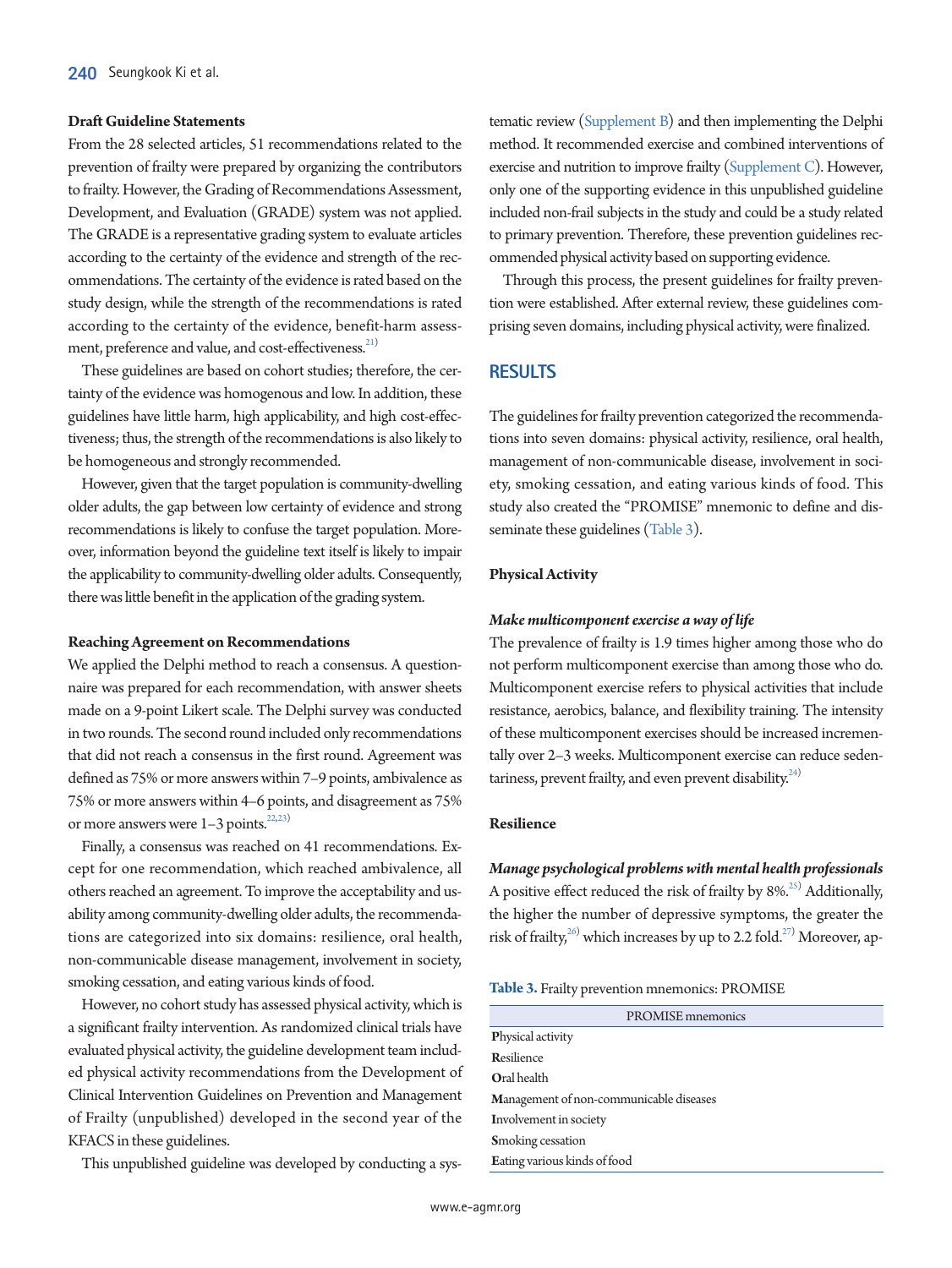athy and high levels of loneliness increase frailty risk by 2.9 and 1.9 times, respectively.<sup>28,[29](#page-6-14))</sup> Therefore, psychological difficulties in old age should be managed with the help of mental health professionals.

# **Oral Health**

# *Take care of your teeth and gums*

Each additional tooth preserved in old age reduces the risk of frailty by 5%. $^{30)}$  $^{30)}$  $^{30)}$  A weak maximum bite force increases the risk of frailty by 2.8 fold $^{\scriptscriptstyle 31)}$  and severe periodontitis increases the risk of frailty by 2.1 fold. Teeth should also be brushed three times daily to maintain oral hygiene, while dentures should be washed daily. Finally, oral health checkups and tartar removal should be performed every 6 months to manage oral health.

#### **Management of Non-communicable Diseases**

# *Actively manage your chronic conditions*

High blood pressure,<sup>27,[30](#page-6-15))</sup> diabetes, stroke, chronic obstructive pulmonary disease, $^{27)}$  $^{27)}$  $^{27)}$  osteoporosis, $^{30)}$  metabolic syndrome, $^{32)}$  arthri-tis,<sup>[27\)](#page-6-10)</sup> and chronic pain<sup>[33\)](#page-6-18)</sup> increase the risk of frailty. In old age, non-communicable diseases must be actively managed by regularly seeing a doctor. Vision and hearing impairment are additional health challenges that are easily overlooked. The risk of frailty increases by 2.1 fold when vision is impaired $^{34)}$  $^{34)}$  $^{34)}$  and by 1.4 fold when hearing is impaired. $35)$  Problems with vision or hearing should be managed by a doctor.

#### *Review medications regularly*

The risk of frailty increases by 5.6 fold in people who take six or more drugs. $^{36)}$  Older adults often take various drugs for multimorbidity. Regular medication reviews should be conducted to evaluate polypharmacy, and overlapping or unnecessary drugs should be discontinued.

#### **Involvement in Society**

#### *Meet people often*

Decreased social activities, social roles, or relationships (social frailty) increase the risk of frailty by 3.9 fold. $^{37)}$  $^{37)}$  $^{37)}$  These guidelines recommend going out and visiting friends as often, in addition to talking to people every day, and if this is difficult, talking over the phone is recommended.

#### *Take care of yourself and your partner*

A spouse's depressive symptoms increase the risk of one's depres-

sive symptoms; similarly, a spouse's frailty also increases an individual's risk of frailty.<sup>38)</sup> Therefore, frailty prevention with a partner is more effective than alone.

#### **Smoking Cessation**

#### *Stop smoking*

Smoking increases the risk of frailty by 1.5–2.9 times.<sup>26,27[,39\)](#page-7-2)</sup> Smoking cessation positively affects health, even in old age. Smoking causes various diseases and frailty; therefore, we recommend quitting smoking as soon as possible.

#### **Eating Various Kinds of Food**

## *Maintain a balanced diet*

The consumption of fish, $40$  fruits and vegetables, $41$  low-fat milk, and low-fat yogurt<sup>42)</sup> reduces the risk of frailty. In old age, eating habits are fixed, and preparing meals is challenging; therefore, older adults frequently eat simple meals such as rice, kimchi, or instant foods. These unbalanced diets increase the risk of frailty; therefore, we recommend the conscious eating of a variety of foods.

#### *Eat sufficient food*

Lower intakes of protein and vitamin D increase the risk of frailty by up to 2.4 fold<sup>43)</sup> and 1.6 fold,<sup>26)</sup> respectively. Intakes of vitamin B6, folic acid, vitamin C, and vitamin E below the recommended dietary allowances (RDA) also increase the risk of frailty [\(Supple](#page-5-10)[ment D](#page-5-10)).<sup>[44](#page-7-7))</sup> Among the 10 vitamins, older adults with  $\lt$  5 RDAs have a 2.8-fold increased risk of frailty.<sup>[44](#page-7-7))</sup> In addition, being underweight (body mass index <  $18.5 \text{ kg/m}^2$ ) increases the risk of frailty by 1.7 fold.<sup>27)</sup> Therefore, eating can prevent frailty. However, as the risk of frailty increases by 1.4–4 fold in older adults with or at risk of obesity (body mass index  $\geq 30 \text{ kg/m}^2$ ),<sup>26,27)</sup> food consumption should be reduced.

# **DISCUSSION**

This study developed guidelines for the primary prevention of frailty in community-dwelling older adults based on the results of a systematic review. Because older adults have complex medical conditions owing to physiological changes, multimorbidity, polypharmacy, and interactions, $45$  the approach to frailty should be comprehensive.<sup>46)</sup> By setting comprehensive key questions for the systematic review, the development team tried to capture the contributors of frailty as much as possible.

Based on the identified evidence, experts in geriatrics and gerontology derived recommendations using the Delphi method. As the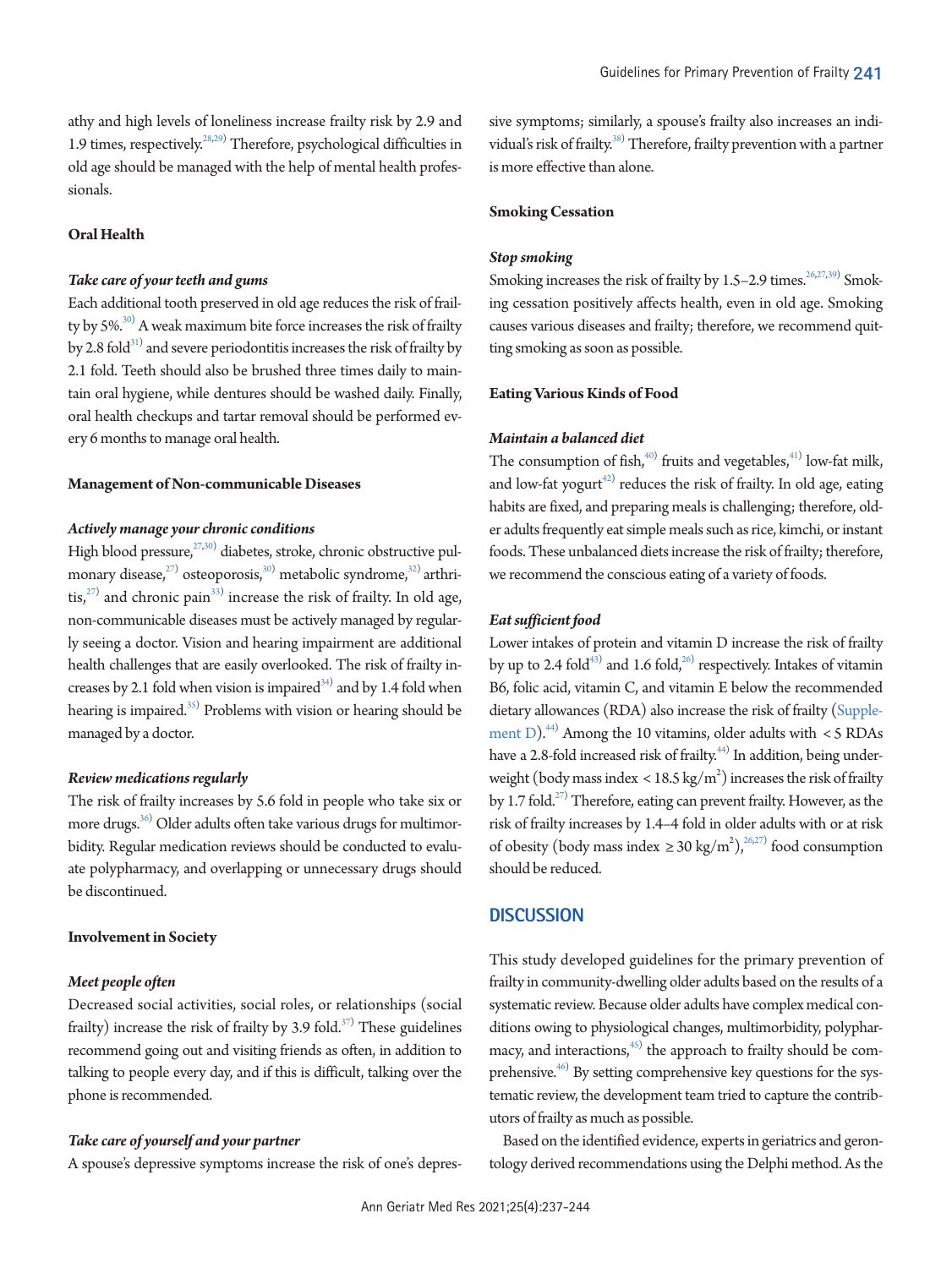users of these guidelines are community-dwelling older adults and not health practitioners, this study attempted to improve the acceptability of the guidelines by organizing recommendations spanning various areas. Thus, we categorized the guidelines for preventing aging into seven areas: physical activity, resilience, oral health, chronic disease management, social participation, smoking cessation, and various food intake.

However, this study had some limitations. First, the evidence used to develop these guidelines was based on the results of cohort studies. Thus, the recommendations lacked certainty of the evidence and it was not easy to apply the GRADE system to the guidelines. Second, because the guidelines were developed based on known contributors to frailty, the recommendations were inevitably presented in a limited area.

In conclusion, these frailty prevention guidelines were developed by reflecting the contributors to frailty through a systematic review. The guidelines must be continuously updated by considering new scientific evidence. Therefore, the development team plans to update these guidelines through regular systematic reviews and also develop frailty management guidelines for health practitioners.

We hope that these guidelines based on scientific evidence will contribute to the prevention of frailty and help the healthy aging of community-dwelling older adults. A Korean version of the guideline is provided in [Supplement E](#page-5-10).

# <span id="page-5-10"></span>**SUPPLEMENTARY MATERIALS**

Supplementary materials can be found via https://doi.org/10. 4235/agmr.21.0072.

# **ACKNOWLEDGMENTS**

# **CONFLICT OF INTEREST**

The researchers claim no conflicts of interest.

# **FUNDING**

This work was supported by the Korea Health Technology R&D Project through the Korea Health Industry Development Institute (KHIDI), Ministry of Health and Welfare, Republic of Korea (No. HI15C3153).

# **AUTHOR CONTRIBUTION**

Conceptualization, SK, JY, YL, CWW; Data curation, SKK, JHY; Funding acquisition, YL, CWW; Investigation, SK, JY; Methodology, SK, JY, JK; Project administration, SK, YL, JK; Resources, MK, COK, KYS, HP, SP. KEL, SJS, KK, MKK; Supervision, YL,

CWW, MK, COK, KYS, HP, SP. KEL, SJS, KK, MKK, JK; Writing–original draft, SK; Writing–review & editing, SK, JY, YL, JK.

# **REFERENCES**

- <span id="page-5-0"></span>1. United Nations; Department of Economic and Social Affairs. World Population Prospects 2019: methodology of the United Nations population estimates and projections. New York, NY: United Nations; 2019.
- <span id="page-5-1"></span>2. Cesari M, Theou O. Frailty: the broad view. In: Fillit HM, Rockwood K, Young JB, editors. Brocklehurst's textbook of geriatric medicine and gerontology. Philadelphia, PA: Elsevier; 2017. p. 82-7.
- <span id="page-5-2"></span>3[. Fried LP, Tangen CM, Walston J, Newman AB, Hirsch C,](https://doi.org/10.1093/gerona/56.3.m146)  [Gottdiener J, et al. Frailty in older adults: evidence for a pheno](https://doi.org/10.1093/gerona/56.3.m146)[type. J Gerontol A Biol Sci Med Sci 2001;56:M146-56](https://doi.org/10.1093/gerona/56.3.m146).
- 4. [Rockwood K, Song X, MacKnight C, Bergman H, Hogan DB,](https://doi.org/10.1503/cmaj.050051)  [McDowell I, et al. A global clinical measure of fitness and frailty](https://doi.org/10.1503/cmaj.050051)  [in elderly people. CMAJ 2005;173:489-95.](https://doi.org/10.1503/cmaj.050051)
- 5. [Morley JE, Vellas B, van Kan GA, Anker SD, Bauer JM, Bernabei](https://doi.org/10.1016/j.jamda.2013.03.022)  [R, et al. Frailty consensus: a call to action. J Am Med Dir Assoc](https://doi.org/10.1016/j.jamda.2013.03.022)  [2013;14:392-7.](https://doi.org/10.1016/j.jamda.2013.03.022)
- <span id="page-5-3"></span>6[. Clegg A, Young J, Iliffe S, Rikkert MO, Rockwood K. Frailty in](https://doi.org/10.1016/s0140-6736(12)62167-9)  [elderly people. Lancet 2013;381:752-62](https://doi.org/10.1016/s0140-6736(12)62167-9).
- <span id="page-5-4"></span>[7. Collard RM, Boter H, Schoevers RA, Oude Voshaar RC. Preva](https://doi.org/10.1111/j.1532-5415.2012.04054.x)[lence of frailty in community-dwelling older persons: a system](https://doi.org/10.1111/j.1532-5415.2012.04054.x)[atic review. J Am Geriatr Soc 2012;60:1487-92.](https://doi.org/10.1111/j.1532-5415.2012.04054.x)
- <span id="page-5-5"></span>8. [O'Caoimh R, Galluzzo L, Rodriguez-Laso A, Van der Heyden J,](https://www.ncbi.nlm.nih.gov/pubmed/30284550)  [Ranhoff AH, Lamprini-Koula M, et al. Prevalence of frailty at](https://www.ncbi.nlm.nih.gov/pubmed/30284550)  [population level in European ADVANTAGE Joint Action Mem](https://www.ncbi.nlm.nih.gov/pubmed/30284550)[ber States: a systematic review and meta-analysis. Ann](https://www.ncbi.nlm.nih.gov/pubmed/30284550) Ist Super Sanita 2018;54:226-38.
- <span id="page-5-6"></span>9. [Siriwardhana DD, Hardoon S, Rait G, Weerasinghe MC, Walters](https://doi.org/10.1136/bmjopen-2017-018195)  [KR. Prevalence of frailty and prefrailty among communi](https://doi.org/10.1136/bmjopen-2017-018195)[ty-dwelling older adults in low-income and middle-income](https://doi.org/10.1136/bmjopen-2017-018195)  [countries: a systematic review and meta-analysis. BMJ](https://doi.org/10.1136/bmjopen-2017-018195) Open 2018;8:e018195.
- <span id="page-5-7"></span>10. [Kim KJ, Shin J, Choi J, Won CW. Discrepancies in the prevalence](https://doi.org/10.4235/agmr.2018.22.3.137)  [of known frailty scales: Korean Frailty and Aging Cohort Study.](https://doi.org/10.4235/agmr.2018.22.3.137)  [Ann Geriatr Med Res 2018;22:137-44.](https://doi.org/10.4235/agmr.2018.22.3.137)
- <span id="page-5-8"></span>11. [Ofori-Asenso R, Chin KL, Mazidi M, Zomer E, Ilomaki J, Zullo](https://doi.org/10.1001/jamanetworkopen.2019.8398)  [AR, et al. Global incidence of frailty and prefrailty among com](https://doi.org/10.1001/jamanetworkopen.2019.8398)[munity-dwelling older adults: a systematic review and meta-anal](https://doi.org/10.1001/jamanetworkopen.2019.8398)[ysis. JAMA Netw Open 2019;2:e198398.](https://doi.org/10.1001/jamanetworkopen.2019.8398)
- <span id="page-5-9"></span>12[. Gill TM, Gahbauer EA, Allore HG, Han L. Transitions between](https://doi.org/10.1001/archinte.166.4.418)  [frailty states among community-living older persons. Arch Intern](https://doi.org/10.1001/archinte.166.4.418)  [Med 2006;166:418-23](https://doi.org/10.1001/archinte.166.4.418).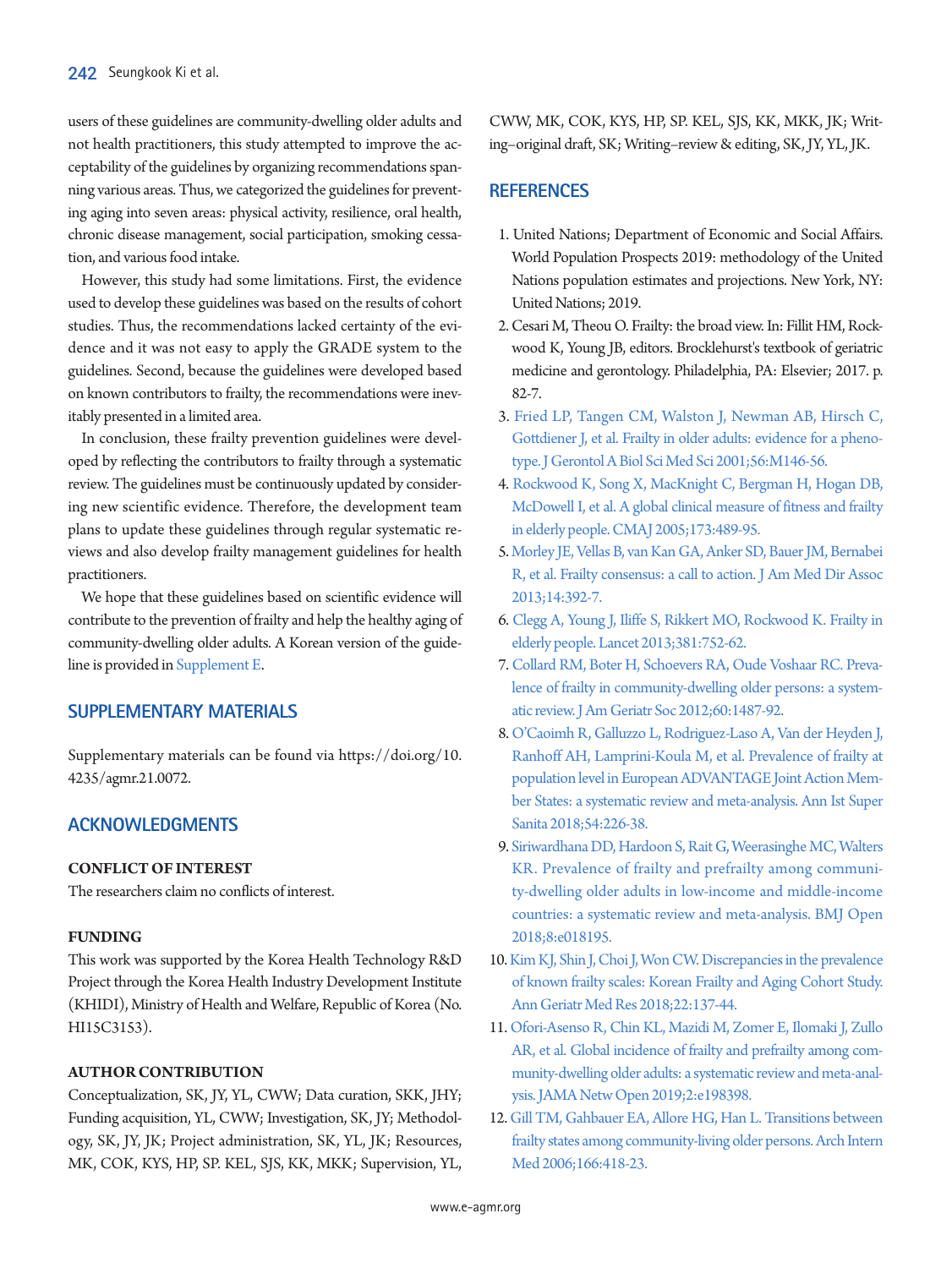- 13. [Ottenbacher KJ, Graham JE, Al Snih S, Raji M, Samper-Ternent](https://doi.org/10.2105/ajph.2008.143958)  [R, Ostir GV, et al. Mexican Americans and frailty: findings from](https://doi.org/10.2105/ajph.2008.143958)  [the Hispanic established populations epidemiologic studies of](https://doi.org/10.2105/ajph.2008.143958)  [the elderly. Am J Public Health 2009;99:673-9.](https://doi.org/10.2105/ajph.2008.143958)
- <span id="page-6-0"></span>14. Ferrucci L, Fabbri E, Walston JD. Frailty. In: Halter JB, Ouslander JG, Studenski S, editors. Hazzard's geriatric medicine and gerontology. 7th ed. New York, NY: McGraw-Hill; 2017.
- <span id="page-6-1"></span>1[5. Won CW, Lee S, Kim J, Chon D, Kim S, Kim CO, et al. Korean](https://doi.org/10.1136/bmjopen-2019-035573)  [frailty and aging cohort study \(KFACS\): cohort profile. BMJ](https://doi.org/10.1136/bmjopen-2019-035573)  [Open 2020;10:e035573](https://doi.org/10.1136/bmjopen-2019-035573).
- <span id="page-6-2"></span>1[6. Won CW, Lee Y, Choi J, Kim KW, Park Y, Park H, et al. Starting](https://doi.org/10.4235/agmr.2016.20.3.114)  [construction of frailty cohort for elderly and intervention study.](https://doi.org/10.4235/agmr.2016.20.3.114)  [Ann Geriatr Med Res 2016;20:114-7](https://doi.org/10.4235/agmr.2016.20.3.114).
- <span id="page-6-3"></span>17. World Health Organization. WHO handbook for guideline development. 2nd ed. Geneva, Switzerland: World Health Organization; 2014.
- <span id="page-6-4"></span>1[8. Feng Z, Lugtenberg M, Franse C, Fang X, Hu S, Jin C, et al. Risk](https://doi.org/10.1371/journal.pone.0178383)  [factors and protective factors associated with incident or increase](https://doi.org/10.1371/journal.pone.0178383)  [of frailty among community-dwelling older adults: a systematic](https://doi.org/10.1371/journal.pone.0178383)  [review of longitudinal studies. PLoS On](https://doi.org/10.1371/journal.pone.0178383)e 2017;12:e0178383.
- <span id="page-6-5"></span>1[9. Shea BJ, Reeves BC, Wells G, Thuku M, Hamel C, Moran J, et al.](https://doi.org/10.1136/bmj.j4008)  [AMSTAR 2: a critical appraisal tool for systematic reviews that](https://doi.org/10.1136/bmj.j4008)  [include randomised or non-randomised studies of healthcare in](https://doi.org/10.1136/bmj.j4008)[terventions, or both. BMJ 2017;358:j4008.](https://doi.org/10.1136/bmj.j4008)
- <span id="page-6-6"></span>2[0. Tooth L, Ware R, Bain C, Purdie DM, Dobson A. Quality of re](https://doi.org/10.1093/aje/kwi042)[porting of observational longitudinal research. Am J Epidemiol](https://doi.org/10.1093/aje/kwi042)  [2005;161:280-8.](https://doi.org/10.1093/aje/kwi042)
- <span id="page-6-7"></span>2[1. Guyatt GH, Oxman AD, Vist GE, Kunz R, Falck-Ytter Y, Alon](https://doi.org/10.1136/bmj.39489.470347.ad)[so-Coello P, et al. GRADE: an emerging consensus on rating](https://doi.org/10.1136/bmj.39489.470347.ad)  [quality of evidence and strength of recommendations. BMJ](https://doi.org/10.1136/bmj.39489.470347.ad)  [2008;336:924-6.](https://doi.org/10.1136/bmj.39489.470347.ad)
- <span id="page-6-12"></span><span id="page-6-8"></span>22. Ministry of Health & Welfare; Korean Association of Orthopedic Medicine. Adaptation process for developing Korean clinical practice guidelines. Seoul, Korea: Ministry of Health & Welfare; 2011.
- <span id="page-6-9"></span>2[3. Diamond IR, Grant RC, Feldman BM, Pencharz PB, Ling SC,](https://doi.org/10.1016/j.jclinepi.2013.12.002)  [Moore AM, et al. Defining consensus: a systematic review rec](https://doi.org/10.1016/j.jclinepi.2013.12.002)[ommends methodologic criteria for reporting of Delphi studies.](https://doi.org/10.1016/j.jclinepi.2013.12.002)  [J Clin Epidemiol 2014;67:401-9](https://doi.org/10.1016/j.jclinepi.2013.12.002).
- <span id="page-6-10"></span>24. Cesari M, Vellas B, Hsu FC, Newman AB, Doss H, King AC, et al. A physical activity intervention to t[reat the frailty syndrome in](https://doi.org/10.1093/gerona/glu099)  [older persons-results from the LIFE-P study. J Gerontol A Biol](https://doi.org/10.1093/gerona/glu099)  [Sci Med Sci 2015;70:216-22.](https://doi.org/10.1093/gerona/glu099)
- <span id="page-6-11"></span>2[5. Aranda MP, Ray LA, Snih SA, Ottenbacher KJ, Markides KS.](https://doi.org/10.1177/0898264311421961)  [The protective effect of neighborhood composition on increas](https://doi.org/10.1177/0898264311421961)[ing frailty among older Mexican Americans: a barrio advantage?](https://doi.org/10.1177/0898264311421961)  [J Aging Health 2011;23:1189-217](https://doi.org/10.1177/0898264311421961).
- 26. [Hoogendijk EO, van Hout HP, Heymans MW, van der Horst](https://doi.org/10.1016/j.annepidem.2014.05.002)  [HE, Frijters DH, Broese van Groenou MI, et al. Explaining the](https://doi.org/10.1016/j.annepidem.2014.05.002)  [association between educational level and frailty in older adults:](https://doi.org/10.1016/j.annepidem.2014.05.002)  [results from a 13-year longitudinal study in the](https://doi.org/10.1016/j.annepidem.2014.05.002) Netherlands. Ann Epidemiol 2014;24:538-44.
- <span id="page-6-15"></span>27. [Woods NF, LaCroix AZ, Gray SL, Aragaki A, Cochrane BB,](https://doi.org/10.1111/j.1532-5415.2005.53405.x)  [Brunner RL, et al. Frailty: emergence and consequences in](https://doi.org/10.1111/j.1532-5415.2005.53405.x)  [women aged 65 and older in the Women's Health Initiative Ob](https://doi.org/10.1111/j.1532-5415.2005.53405.x)[servational Study. J Am Geriatr Soc 2005;53:1321-30.](https://doi.org/10.1111/j.1532-5415.2005.53405.x)
- <span id="page-6-13"></span>28[. Ayers E, Shapiro M, Holtzer R, Barzilai N, Milman S, Verghese J.](https://doi.org/10.4088/jcp.15m10113)  [Symptoms of apathy independently predict incident frailty and](https://doi.org/10.4088/jcp.15m10113)  [disability in community-dwelling older adults. J Clin Psychiatry](https://doi.org/10.4088/jcp.15m10113)  [2017;78:e529-36.](https://doi.org/10.4088/jcp.15m10113)
- <span id="page-6-14"></span>29[. Gale CR, Westbury L, Cooper C. Social isolation and loneliness](https://doi.org/10.1093/ageing/afx188)  [as risk factors for the progression of frailty: the English Longitu](https://doi.org/10.1093/ageing/afx188)[dinal Study of Ageing. Age Ageing 2018;47:392-7.](https://doi.org/10.1093/ageing/afx188)
- 30. [Castrejon-Perez RC, Jimenez-Corona A, Bernabe E, Villa-Rome](https://doi.org/10.1093/gerona/glw201)[ro AR, Arrive E, Dartigues JF, et al. Oral disease and 3-year inci](https://doi.org/10.1093/gerona/glw201)[dence of frailty in mexican older adults. J Gerontol A Biol Sci](https://doi.org/10.1093/gerona/glw201)  [Med Sci 2017;72:951-7.](https://doi.org/10.1093/gerona/glw201)
- <span id="page-6-16"></span>31[. Iwasaki M, Yoshihara A, Sato N, Sato M, Minagawa K, Shimada](https://doi.org/10.1111/joor.12578)  [M, et al. A 5-year longitudinal study of association of maximum](https://doi.org/10.1111/joor.12578)  [bite force with development of frailty in community-dwelling](https://doi.org/10.1111/joor.12578)  [older adults. J Oral Rehabil 2018;45:17-24.](https://doi.org/10.1111/joor.12578)
- <span id="page-6-17"></span>32[. Perez-Tasigchana RF, Leon-Munoz LM, Lopez-Garcia E, Gutier](https://doi.org/10.1093/ageing/afx023)[rez-Fisac JL, Laclaustra M, Rodriguez-Artalejo F, et al. Metabolic](https://doi.org/10.1093/ageing/afx023)  [syndrome and insulin resistance are associated with frailty in](https://doi.org/10.1093/ageing/afx023)  [older adults: a prospective cohort study. Ag](https://doi.org/10.1093/ageing/afx023)e Ageing 2017;46: 807-12.
- <span id="page-6-18"></span>33[. Megale RZ, Ferreira ML, Ferreira PH, Naganathan V, Cumming](https://doi.org/10.1093/ageing/afy012)  [R, Hirani V, et al. Association between pain and the frailty phe](https://doi.org/10.1093/ageing/afy012)[notype in older men: longitudinal results from the Concord](https://doi.org/10.1093/ageing/afy012)  [Health and Ageing in Men Project \(CHAMP\). Ag](https://doi.org/10.1093/ageing/afy012)e Ageing 2018;47:381-7.
- <span id="page-6-19"></span>34. [Liljas AE, Carvalho LA, Papachristou E, De Oliveira C, Wan](https://doi.org/10.1136/jech-2017-209207)[namethee SG, Ramsay SE, et al. Self-reported vision impairment](https://doi.org/10.1136/jech-2017-209207)  [and incident prefrailty and frailty in English community-dwell](https://doi.org/10.1136/jech-2017-209207)[ing older adults: findings from a 4-year follow-up](https://doi.org/10.1136/jech-2017-209207) study. J Epidemiol Community Health 2017;71:1053-8.
- <span id="page-6-20"></span>35. [Liljas AE, Carvalho LA, Papachristou E, Oliveira C, Wannameth](https://doi.org/10.1111/jgs.14687)[ee SG, Ramsay SE, et al. Self-reported hearing impairment and](https://doi.org/10.1111/jgs.14687)  [incident frailty in English community-dwelling older adults: a](https://doi.org/10.1111/jgs.14687)  [4-year follow-up study. J Am Geriatr Soc](https://doi.org/10.1111/jgs.14687) 2017;65:958-65.
- <span id="page-6-21"></span>36. [Yuki A, Otsuka R, Tange C, Nishita Y, Tomida M, Ando F, et al.](https://doi.org/10.1111/ggi.13507)  [Polypharmacy is associated with frailty in Japanese communi](https://doi.org/10.1111/ggi.13507)[ty-dwelling older adults. Geriatr Gerontol Int 2018;18:1497-](https://doi.org/10.1111/ggi.13507) [500.](https://doi.org/10.1111/ggi.13507)